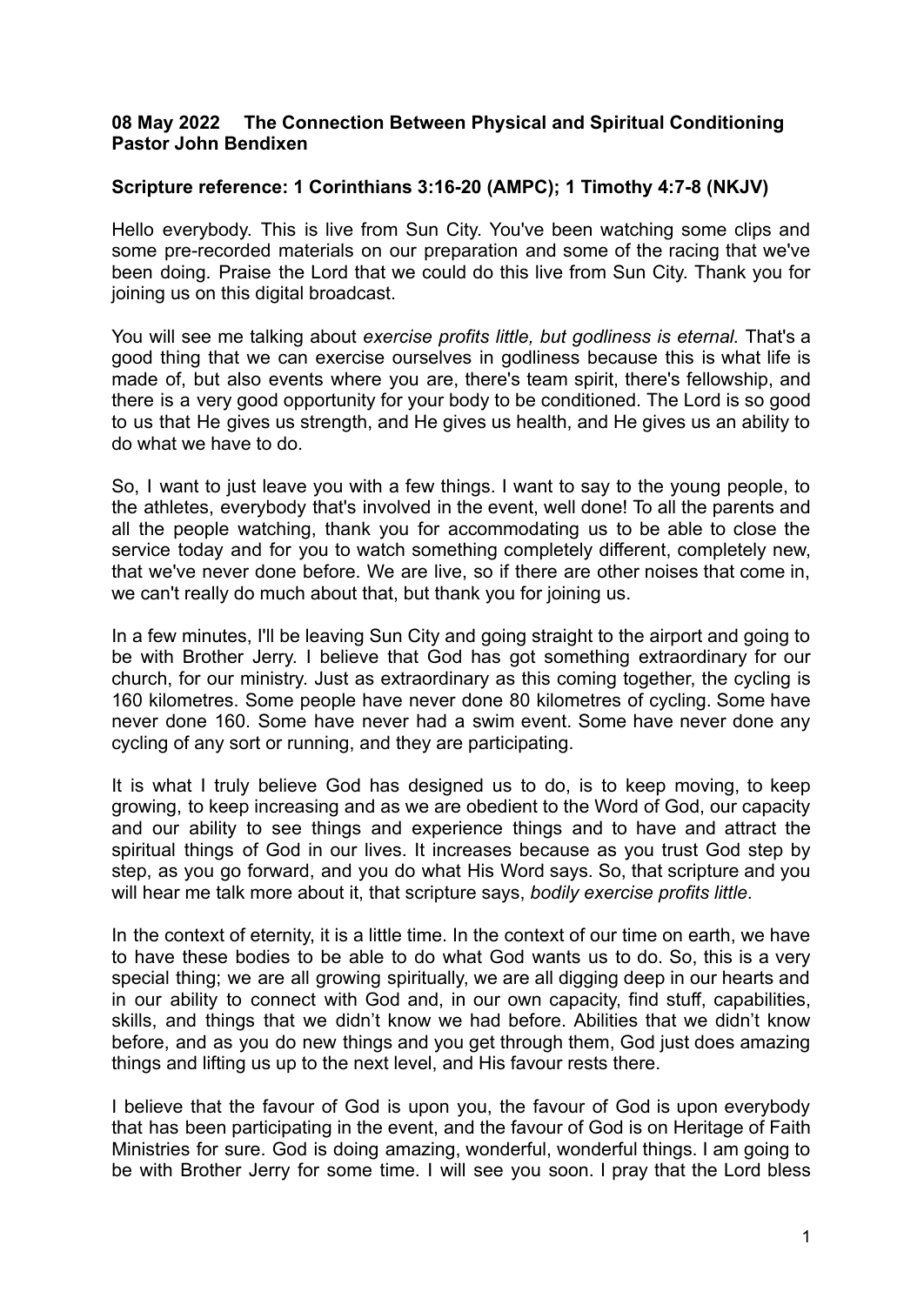you and increase you. I pray that you are a person who prospers in spirit, soul and body in every single way. The Bible says *I pray that you prosper and be in health even as your soul prospers*, which means; the Word of God is in your soul, and so your body and everything else around you will prosper too.

I pray that as I am going that our Spirits are connected by the Holy Spirit. That God is going to bring great favour on you and great blessing on you, great peace upon you, and God is going to cause ways of increasing you that you have not yet seen before. It was the prophetic word from Brother Jerry, and we are going Big and Bold version 2 in '22, and certainly what we did today, and we are doing this weekend, is certainly Big and Bold. Something we have never done before.

Once again, I say thank you and I say bless you. May the God of peace be resting upon you, and may all good things come to you as you worship the Lord and give Him thanks. Right now, in the living room, in your lounge, on your device, wherever you're watching, give Him thanks.

Say, "Thank You, Lord, for blessing us, thank You for good health, thank You for all the prosperity and the good things You have for us". If you're not in that space where you are capable of doing these things; let this be a testimony to you that you can ask the Lord and say, "Lord, increase; I am believing for good health and all the good things that You need to be able to do this."

Anyway, I don't want to preach for too long; going live here, I've got to go catch an aeroplane and I've pretty much got to leave now otherwise I'm not going to get there on time, so thank you for listening, God bless you, and I'll see you soon. In the meantime, Pastor Sharon, Pastor Christi, Pastor Garth; all the other people are there to minister to you. So, thank you, God bless you, and I'll see you soon.

## [*Recorded message*]

Thank you for joining us in digital church on this Sunday morning, in May. We always enjoy fellowshipping together and enjoy coming to church on any given day, but especially Sundays. We like to come and enjoy praise and worship, sound and song, together. We enjoy to worship the Lord, and we enjoy to hear the Word and to fellowship together. It's just a marvellous thing when we do come together. We have this life force that it's like an energy field that is created by Christians that come together and serve and worship God.

On this particular day, we're doing something different. We're actually fulfilling one of the goals that we achieved, or one of the measures, the milestones that we wanted to do when we started conditioning as a church group of people together.

We set some milestones that we wanted to achieve, and so as it all turns out, it all came down to this weekend. Just because of COVID and some races that were changed and cancelled and various different things happened; that should've happened last year, are now happening this year. So, it all comes down to this day.

So, we thank you, truly, for being patient with us and enjoying a very, very different kind of service. As you can see, I'm ministering to you from an outdoor environment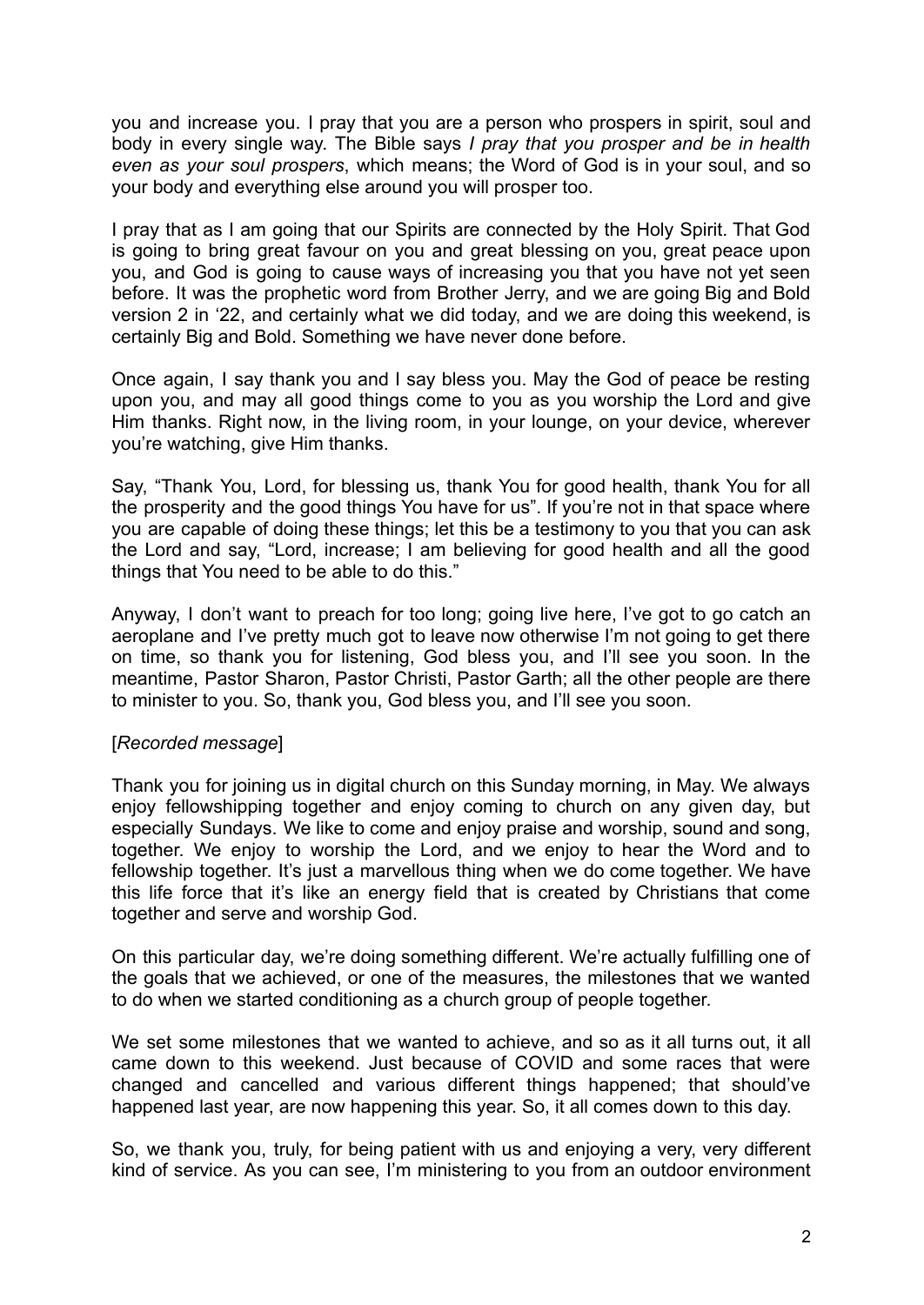because we're going to be showing you lots of clips and various shots of the people that you know, the faces that you know, the people that you share your life with, share the life of God with, doing physical conditioning. Then it is my trust, my hope and my desire and my prayer, that their pursuit of wanting to achieve something and achieve a milestone will inspire you to do something with your body.

I'm going to read a scripture to you that you can use for your benefit in the way that you manage your body. Let's be just sure about our foundation here. We are spirit, we have a soul, and we live in a body. In our life, we feed our spirit man to become stronger and stronger, and dominate our soul, and work with our soul, so that our soul is receiving instruction from our spirit man, that is receiving instruction from the Holy Spirit and the Word of God that is alive in your most inner man.

That is the focus of our lives, it is to let the spirit life flow into your soul, and then your soul and your spirit man in agreement, tell your body what to do. So, on that basis, you know, one says, well, why you focusing on your body? Well, I'm going to tell you why now. I'm going to read to you from Timothy chapter four, verse seven, and I'm going to read to you from the book of Corinthians. Timothy chapter four, verse seven says, **<sup>7</sup> But reject profane and old wives' fables, and exercise yourself toward godliness. (1 Timothy 4:7 NKJV)**

Now you say, *"*Well, Pastor John, what does that got to do with physical conditioning?" I'm going to show you by the end of this message today. The next verse says, **<sup>8</sup> For bodily exercise profits a little, but godliness is profitable for all things, having promise of the life that now is and of that which is to come. (1 Timothy 4:8 NKJV).**

So, your spirit man, godliness is profitable, eternally. So, you say, "Well, why focus on something that the Bible says for bodily exercise profits a little?" Well, if you take eternity, and we don't have a clue about how long eternity is. Eternity is just a word to us because there's no way that we can have a concept of eternity. If you take eternity, your spirit and soul are going to live eternally. Then the time that you have on this earth in your body is a little time. So, whatever profit you get from your body in exercise, it's a very little time in the whole of eternity. So, it does profit little, and it does profit for a little time.

Praise God, the better we look after our body on the earth, in the little that we do, in the little time that we have, the more we actually look after our bodies, and we keep them healthy, we eat the right things and exercise, the better our spirit man can be released, and our soul can function. It's certainly something that I've noticed about my life. If I just don't exercise at all, I eat whatever I want. I just, you know, what people call, do couch potato living.

In other words, I'm not really interested in really doing much about my body. I just want to live the way I want to live, eat what I want to eat, and do what I want to do. There's a direct connection, in having that kind of attitude about your body, and your spirit life because your spirit man wants to control what your body does and the desires and appetites of your body, so that it lives strong and healthy and that it lives in a way that promotes your ability to live in the fullness of God.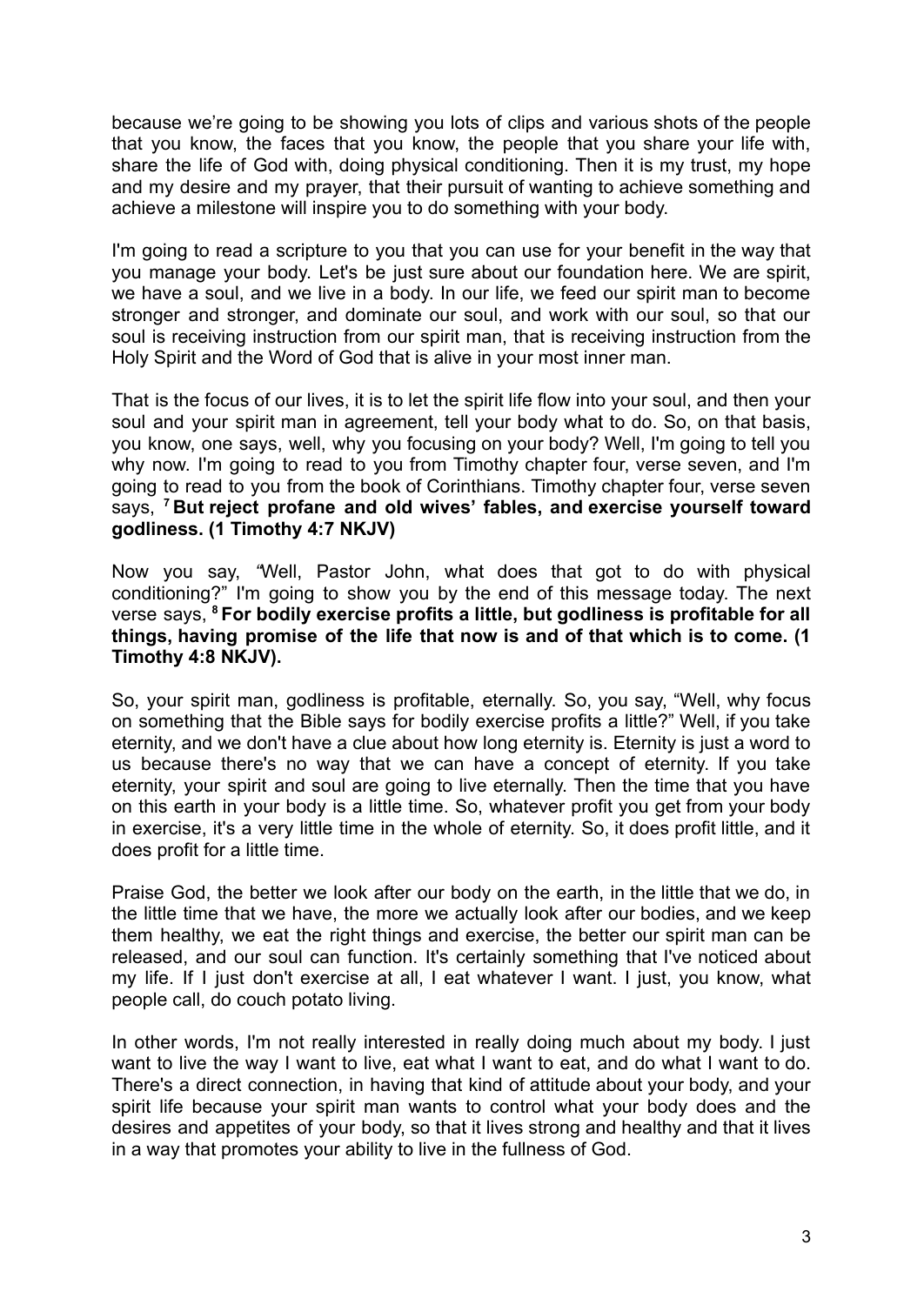I'm not, there's no judgement here, and I'm certainly not. This message is not to make you feel bad or make you or anybody in the church that has anything that lives in a particular way, but the truth is still the truth. **Bodily exercise does profit a little**, and it profits a little while, while your body is on the earth eternally. It's interesting, though, that without your body, you have no spirit life on the earth, or soul on the earth. You have none of that if you have no body, and so your body is important to keep you alive on the earth.

Young people take a lot for granted and when you get a bit older, you begin to realise much more about your mortality and you begin to realise, wow, you know, I want to keep my body strong and whole and healthy for a bit longer because I can extend my life on the earth another ten years because that little time has an impact on your relationship with God eternally. We were designed to be born into an environment of the earth, where our bodies could release the power and the glory of God as a being that God created. A creature that God created—for us to live in this space.

So, I really want you to enjoy the clips and I want you to really, and I hope you have enjoyed some of the clips that you may have seen already. I really want you to enjoy seeing the people that have exercised themselves in bodily exercise that does profit a little.

I want to just finish off my message to you today by reading from first Corinthians chapter 3 verse 16, from the Amplified Bible, and it goes like this, **<sup>16</sup> Do you not discern and understand that you [the whole church at Corinth] are God's temple, (His sanctuary),** you the whole church, at Corinth. So, you, the whole church at Heritage of Faith, you the whole church, wherever you may be, you are God's temple, and you are His sanctuary.

You are, you individually and collectively. Watch what the Amplified says, **And that's God's Spirit, and that God's Spirit has His permanent dwelling in you**. He is talking to live human being people. In other words, He is dwelling in your temple, your body. **<sup>16</sup> To be at home in you.** This is what the Amplified Bible says. So, **God's Spirit has His permanent dwelling in you [to be at home in you, collectively, as a church and also individually]?** So, both individually and collectively, we are the temple. You are the house, you are the body of where the Holy Spirit lives. Verse 17, says, **<sup>17</sup> If anyone does hurt to God's temple,** *or* **corrupts it,** so if anybody hurts or corrupt your own body **[with false doctrines] or destroys it, God will do hurt to him and bring him to the corruption of death and destroy him. (1 Corinthians 3:16-17 AMPC)**

I'm wanting you to just connect this with the book that I read to you in Timothy, where it said, do not give yourself, I want to read it to you. **<sup>7</sup> But reject profane and old wives' fables, and exercise yourself towards godliness. (1 Timothy 4:7 NKJV)** Here is the connection between the two scriptures. *<sup>17</sup>* **If anyone does hurt to God's temple** *or* **corrupts it [with false doctrines],** which is fables, **[false doctrines] or destroys it, God will do hurt to him** *and* **bring him to the corruption of death, and destroy him. (1 Corinthians 3:17 AMPC)**

Now, this sounds like God's out to get you and destroy you, but actually, God has to cut and prune both you as an individual and the people in the church collectively, so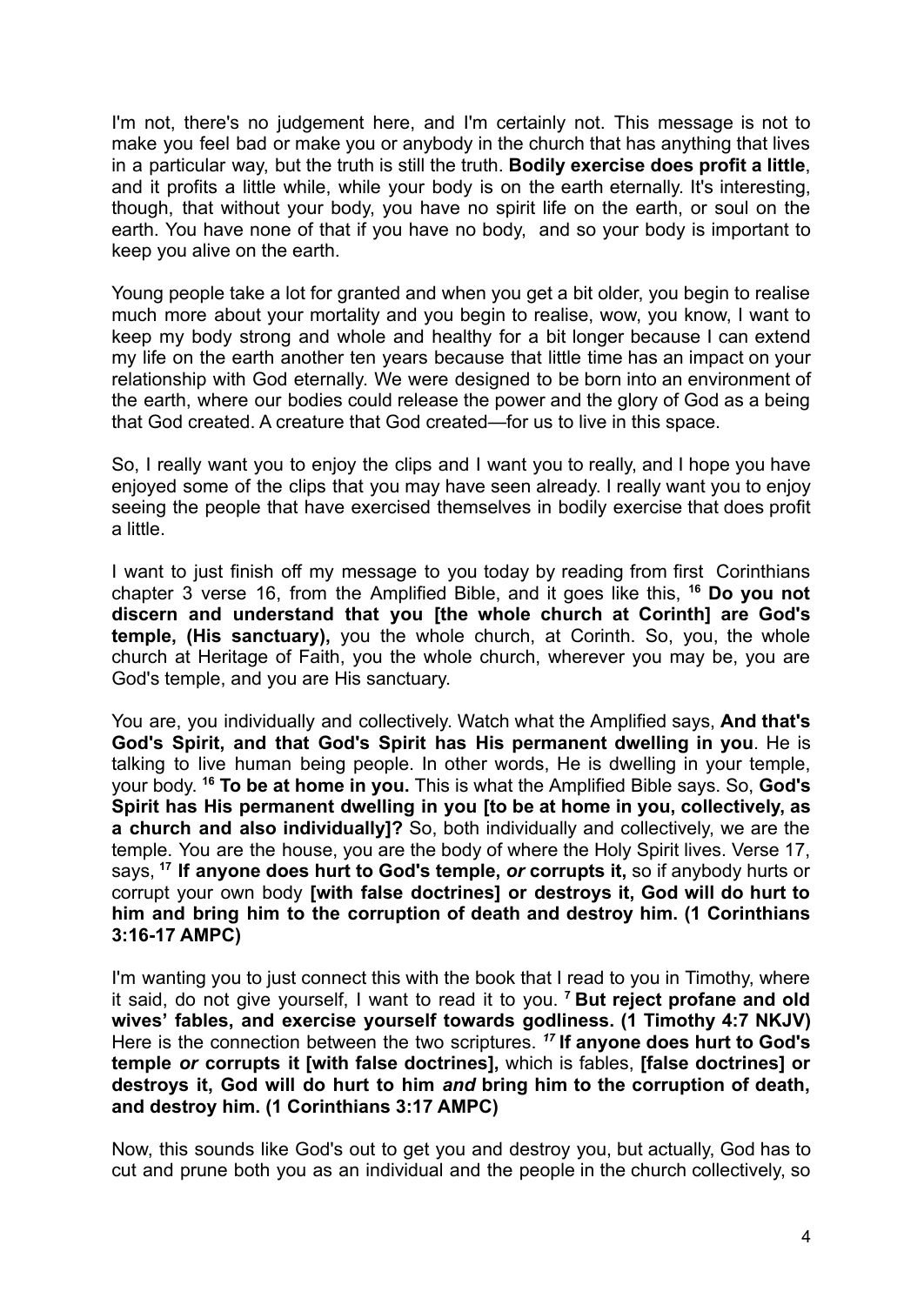that you can bear fruit. Whatever He cuts off, will be thrown into the fire, **<sup>17</sup> For the temple of God is holy and (sacred to Him), and that [temple] you [the believing church, and its individual believers] are**. **(1 Corinthians 3:17 AMPC)** You are the temple of God.

So, whether we like it or not, while we're on the earth, we are a creature. You're a human being creature. He's given us an environment that we creatures must live in, and the bodies that He's given us to live in, we must look after it. You just have to go into the wild for a little bit, go and watch an impala, go and watch some antelope, go and watch some animals as they go about living. They're always grooming themselves, they are looking for the best food, always going to drink water. They're always jumping around and frolicking and playing when they have time, but they're always alert to danger, they're always keeping themselves in peak condition so that when danger comes, they can run away from danger, and they can survive.

I mean, I'm using animals in its very most basic form, but we as human beings have a temple, it's a body that we can't exist eternally without our bodies. So, best, we look after it. Whatever we can; exercise, eat well, and do a few things that can actually help us live in a better condition. There's a definite connection between the condition of how you treat your body and the release of spirit life. It's a connection between the discipline of your body and the discipline of your prayer life. It is definitely a connection between the discipline of the words that come out of your mouth, the discipline of your prayer life, and the way you treat your body.

You can see that, you have a lot more capacity, that if you're speaking good things about your body, about exercise, and you're speaking good things about the way you treat your body and food—that you are looking after it. You are managing it, you taking care of it, and you make those confessions. You will find that just speaking like that automatically releases spirit life out of you. It helps you in the way that you manage your body and it helps you in the way that you can be spiritual.

Just in this matter of the human body, I'm going to just read the next two verses in Corinthians so that we just get the final context on this. So he's talking about your body, he's talking about people who corrupt the body, they corrupt the corporate body, they corrupt themselves. Then verse 18 says, **<sup>18</sup> Let no person deceive himself. If anyone among you supposes that he is wise in this age, let him become a fool [let him discard his worldly discernment and recognize himself as dull, stupid, and foolish, without true learning and scholarship], that he may become [really] wise.** Verse 19, **<sup>19</sup> For this world's wisdom is foolishness (absurdity and stupidity) with God, for it is written, He lays hold of the wise in their [own] craftiness; <sup>20</sup> And again,** verse 20, **The Lord knows the thoughts** *and* **reasonings of the [humanly] wise** *and* **recognizes how futile they are. (1 Corinthians 3:18-20 AMPC)**

So, it's interesting that when this passage of scripture is talking about the body of Christ, *corrupting your body*, the person that needs to be able to look out for the body, look out for the individual and the collective and don't allow yourself to be *corrupted with false doctrine*. It's interesting that in the Book of Timothy—false fables, exercise and your body are connected. Here in Corinthians, the Apostle Paul is again connecting your body and what supposed wisdom the world's got to offer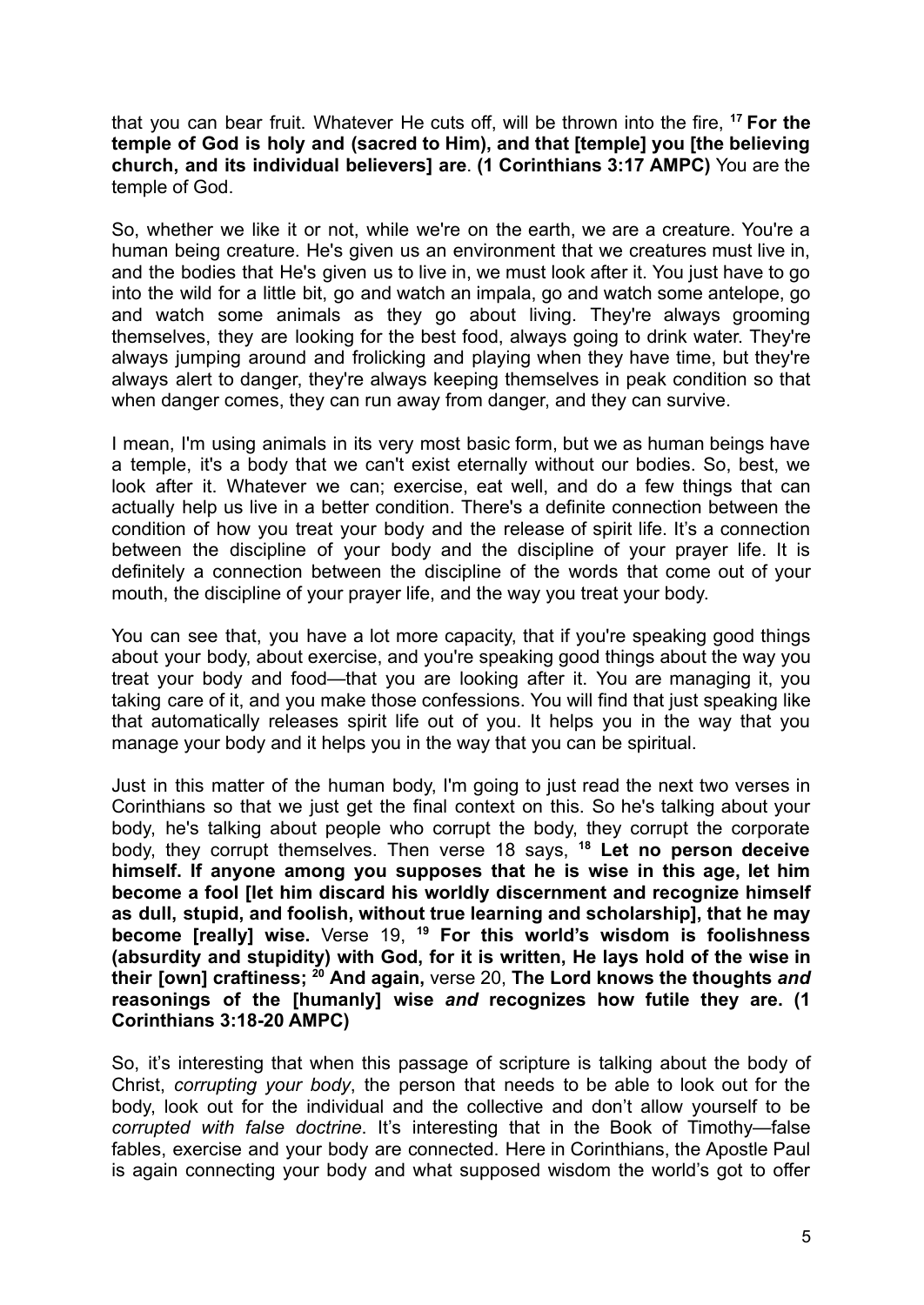and what supposed good things and wisdom the world's got to offer versus what God says; the world's wisdom is stupidity.

So, what's that got to do with our body? Here, if I'm focusing on developing my body so that my body becomes my identity. If I'm focussing on my wisdom and my intellect, my achievement of both my soul with the worldly learnings and my body, that is a representation of my identity. Now, my identity is in my learning, it's in my worldly craftiness, and it's in the way—how good my body looks.

What I'm doing is, I'm actually projecting myself in my body as something that's worth something. God is saying, "Hey, you're the temple of the Holy Spirit, you are the temple of God, use your body for the advantage of godliness. Use your body for the advantage of allowing God's Word to demonstrate itself through your body."

But when you allow your mind and your body to work together, to present itself as, as to how can I say it, someone that considers himself wise in this age. The Bible says, "Let him become a fool." So, if you're going to exercise, exercise not to perform, to compete, to say, "Look, my identity is in how great my achievement is, and how great my body can operate, how disciplined I am in all of that, and look at my achievements." That's worldly wisdom because you're actually creating an identity that is wrapped up in the quality of your body and the quality of your mind.

Whereas God is saying, "It's about the quality of God's life in you." So, therefore, look after your body, be good to your body. Keep it in good condition, don't - and if you read, if you read in various chapters in the book of Corinthians and others, it also says, "Don't get yourself involved in sexual immorality, because your body belongs to God." Don't let the world's wisdom of sexuality and sexual immorality and giving your body over to that stuff. Don't let that supposed worldly wisdom, do not let that control your life.

Look after your body, give it to God, do exercise, and eat well. What a great way to do exercise. When you can do it with the fellowship of the church and the body together, you can walk together, run together, cycle together, and do triathlons together. If there are people that do other things, like play tennis, and play golf, or do whatever you do, to actually keep yourself healthy, but if you're going to play golf, don't run around in a cart, walk the course so that you can get your body healthy. Do it with believers, do it with people that you can fellowship with.

I wanted to just share that with you today that I thank you for working with us in this digital service that we have gone live on-site. We are bringing live clips for you of our exercise and what it's been able to do for us. How we've progressed, and the fellowship that we're having. I trust this will be an inspiration for you to give your body to Jesus, to give your body more to God, to condition your body, and exercise it.

I know winter's coming, and it's going to be difficult in winter, but hey, let's make a good goal together. I'll put something to the church that in winter we don't just eat chocolates and eat all of the nice cakes and bread and hot cross buns and croissants and all of the nice things that you crave in the winter. Let's get through winter in good condition, so that when we hit the summer, we can really, really be in a good space, in your body, in your mind, and in your spirit.